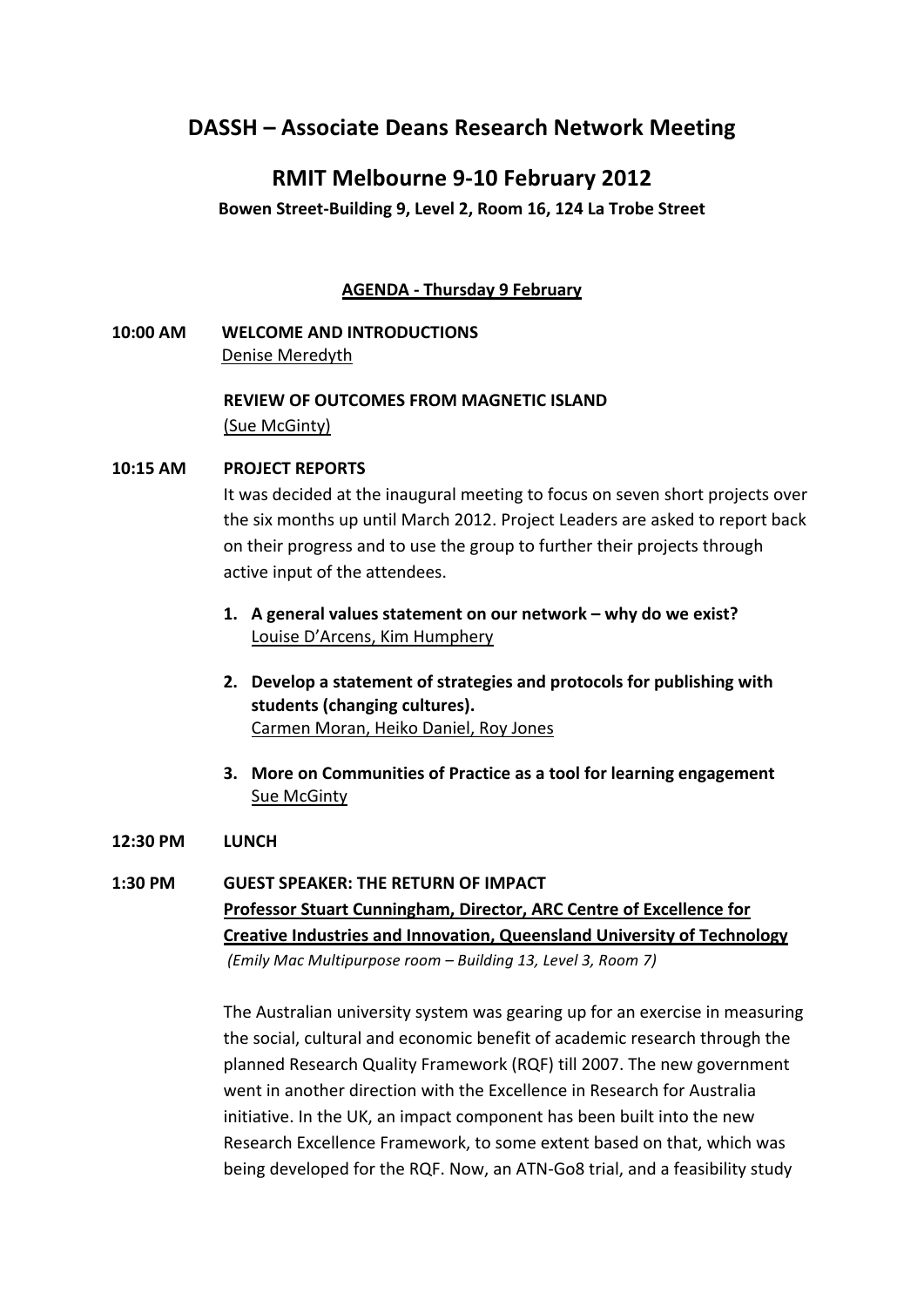into the introduction of an impact measure, are being developed in Australia. Is this a positive move? What are the opportunities and threats for the arts, social sciences and humanities in this development?

## **2:40 PM RESUME PROGRESS REPORTS**

## **4. Sharing of resources around:**

- -Selection of criteria for creative works (proxy measures for reporting) Denise Meredyth
- Strategies for capacity building Sharon Harvey, Margaret Peters

# **3:30 PM GUEST SPEAKER: PRIVACY IN NETWORKED PLACES** Dr. Danah Boyd, Senior Researcher, Microsoft Research and Assistant **Professor, New York University**

*(Research Lounge - Building 8, Level 5)* 

There is a widespread myth that young people don't care about privacy. Embedded in this myth is an assumption that participation in public social media like Facebook and Twitter indicates a rejection of privacy. Yet, just because people want to participate in public life doesn't mean that they want everything they do to go down on their permanent record or to be publicized for the whole world to see. This talk will examine how young people understand privacy and the strategies they take to achieve privacy in networked publics.

# **5.00 PM CONCLUDE FOR THE DAY**

# **7.00 PM DINNER - ABLA'S LEBANESE RESTAURANT** *(109 Elgin Street, Carlton VIC 3053)*